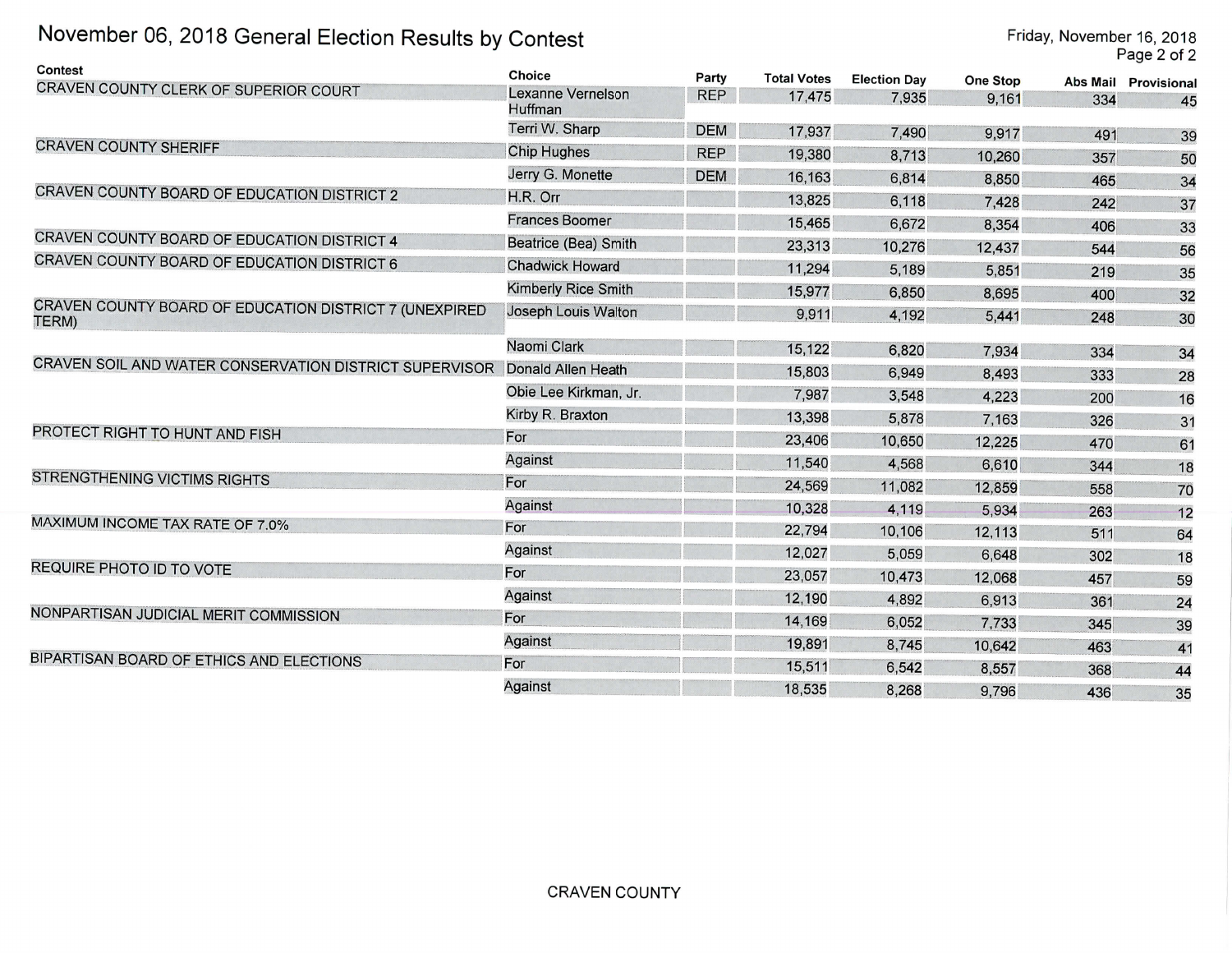## **CRAVEN BOARD OF ELECTIONS**

## **REFERENDUM CHOICES LIST GROUPED BY REFERENDUM**

CRITERIA: Election: 11/06/2018, Show Contest w/o Candidate: N

|                                       | <b>CHOICE</b>                          | <b>DESCRIPTION</b>                                                                                                                                                                                                                                             |  |  |  |
|---------------------------------------|----------------------------------------|----------------------------------------------------------------------------------------------------------------------------------------------------------------------------------------------------------------------------------------------------------------|--|--|--|
| <b>PROTECT RIGHT TO HUNT AND FISH</b> |                                        |                                                                                                                                                                                                                                                                |  |  |  |
|                                       | For                                    | Constitutional amendment protecting the right of the people to hunt, fish, and harvest wildlife.                                                                                                                                                               |  |  |  |
|                                       | Against                                | Constitutional amendment protecting the right of the people to hunt, fish, and harvest wildlife.                                                                                                                                                               |  |  |  |
|                                       | <b>STRENGTHENING VICTIMS RIGHTS</b>    |                                                                                                                                                                                                                                                                |  |  |  |
|                                       | For                                    | Constitutional amendment to strengthen protections for victims of crime; to establish certain absolute basic rights for victims; and to<br>ensure the enforcement of these rights.                                                                             |  |  |  |
|                                       | Against                                | Constitutional amendment to strengthen protections for victims of crime; to establish certain absolute basic rights for victims; and to<br>ensure the enforcement of these rights.                                                                             |  |  |  |
|                                       | <b>MAXIMUM INCOME TAX RATE OF 7.0%</b> |                                                                                                                                                                                                                                                                |  |  |  |
|                                       | For                                    | Constitutional amendment to reduce the income tax rate in North Carolina to a maximum allowable rate of seven percent (7%).                                                                                                                                    |  |  |  |
|                                       | Against                                | Constitutional amendment to reduce the income tax rate in North Carolina to a maximum allowable rate of seven percent (7%).                                                                                                                                    |  |  |  |
|                                       | <b>REQUIRE PHOTO ID TO VOTE</b>        |                                                                                                                                                                                                                                                                |  |  |  |
|                                       | For                                    | Constitutional amendment to require voters to provide photo identification before voting in person.                                                                                                                                                            |  |  |  |
|                                       | Against                                | Constitutional amendment to require voters to provide photo identification before voting in person.                                                                                                                                                            |  |  |  |
|                                       | NONPARTISAN JUDICIAL MERIT COMMISSION  |                                                                                                                                                                                                                                                                |  |  |  |
|                                       | For                                    | Constitutional amendment to change the process for filling judicial vacancies that occur between judicial elections from a process in                                                                                                                          |  |  |  |
|                                       |                                        | which the Governor has sole appointment power to a process in which the people of the State nominate individuals to fill vacancies                                                                                                                             |  |  |  |
|                                       |                                        | by way of a commission comprised of appointees made by the judicial, executive, and legislative branches charged with making<br>recommendations to the legislature as to which nominees are deemed qualified; then the legislature will recommend at least two |  |  |  |
|                                       |                                        | nominees to the Governor via legislative action not subject to gubernatorial veto; and the Governor will appoint judges from among                                                                                                                             |  |  |  |
|                                       |                                        | these nominees                                                                                                                                                                                                                                                 |  |  |  |
|                                       | Against                                | Constitutional amendment to change the process for filling judicial vacancies that occur between judicial elections from a process in                                                                                                                          |  |  |  |
|                                       |                                        | which the Governor has sole appointment power to a process in which the people of the State nominate individuals to fill vacancies                                                                                                                             |  |  |  |
|                                       |                                        | by way of a commission comprised of appointees made by the judicial, executive, and legislative branches charged with making                                                                                                                                   |  |  |  |
|                                       |                                        | recommendations to the legislature as to which nominees are deemed qualified; then the legislature will recommend at least two                                                                                                                                 |  |  |  |
|                                       |                                        | nominees to the Governor via legislative action not subject to gubernatorial veto; and the Governor will appoint judges from among<br>these nominees                                                                                                           |  |  |  |
|                                       |                                        |                                                                                                                                                                                                                                                                |  |  |  |